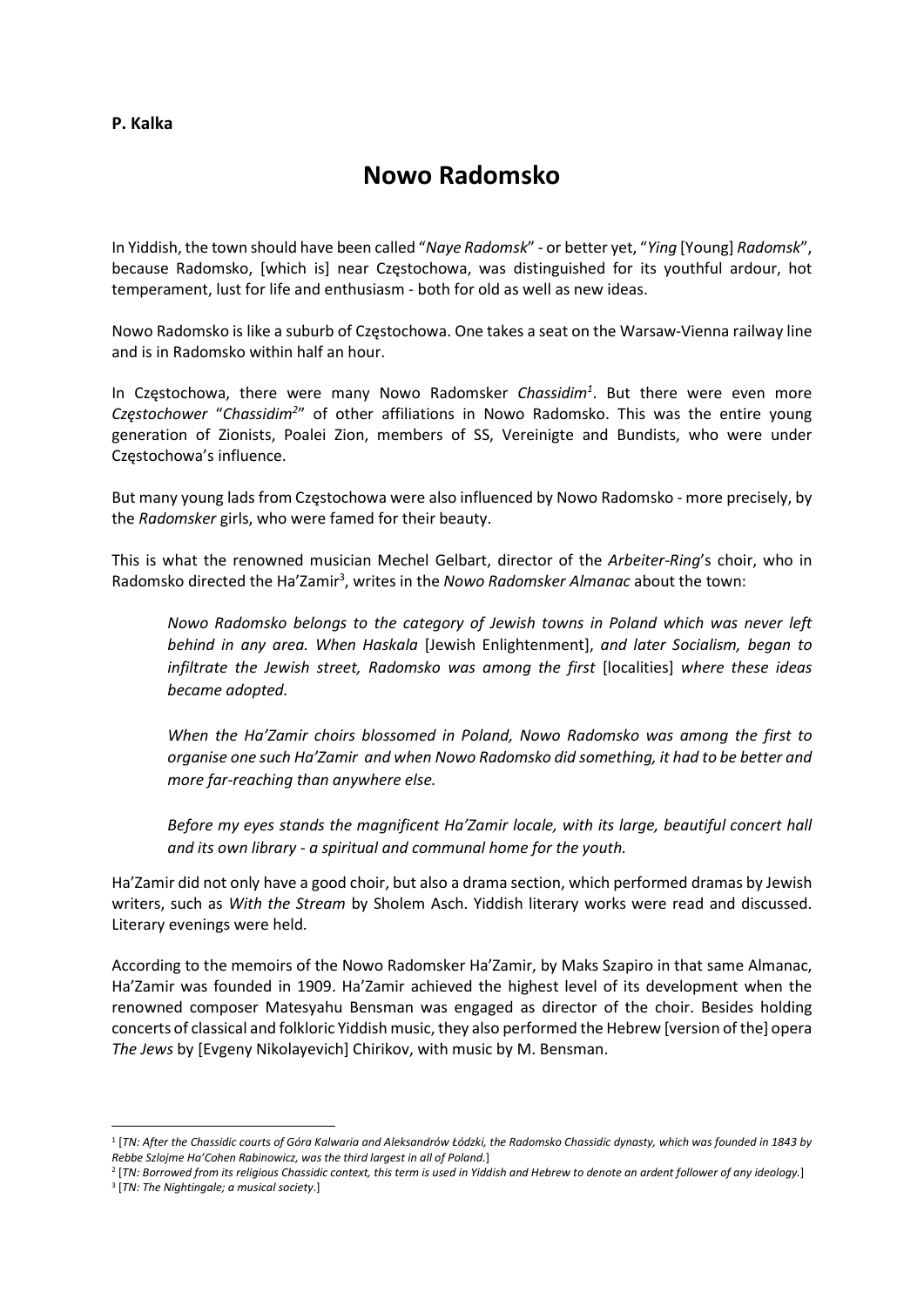Years later, during the First World War, thanks to Ha'Zamir, the Kultura society was established, which conducted wide cultural activity amid the youth.

After Mojsze Szwarc<sup>4</sup> returned from the Land of Israel, he was an active figure in Ha'Zamir. He would give lectures and organise theatrical performances. He would also bring down, from Częstochowa, his friend Szmul Frank with the drama circle, who performed [Jacob] Gordin's The Yiddish King Lear and other pieces.

#### Under the Austrian Occupation During the First World War

Austria's occupation during the First World War was, in every respect much milder, than that of the Germans in an entire array of other cities.

Economic and communal life in town more or less stabilised. Pre-War industry was actually completely paralysed - the large furniture factories and [also] the small-scale ones came to a halt. As a result, new wartime livelihoods developed, such as transporting food products and other goods from one town to another. This became the main source of income for both the Jewish and non-Jewish population. Everyone handled and traded. The real name for this was smuggling.

But it was precisely during this period that fervent communal and cultural activity began in Radomsko, as in most cities of Poland. It was as if the youth had awoken from a long, lethargic slumber. With all the hot Radomsker temperament, they plunged into the new, life-giving stream that was called culture. The poorest echelons, as well as the richest, the tailors and cobblers, as well as the intellectuals – everyone was governed by this stream of culture.

The institution, around which all grouped, was the well-known Kultura, with its library and readingroom. Like hungry locusts, every evening, the youth fell upon the library and reading-room and the books are carried in the street, as if Radomsko had been turned into a university city.

Rich cultural evenings, with musical programmes, are held. Preparations are made for every cultural evening as if for a great holiday. The leaders of the Jewish bourgeois and labour parties come frequently from Warsaw to agitate for their programmes and ideals. [Among those who] came [were] the Zionist leader Heszel Farbsztajn, the SS leader Dr Josef Kruk, Pinie Bukshorn, the Bund's leader Vladimir Medem, Poalei Zion's Zerubavel and [Gerszon] Dua-Bogen.

Under the influence and leadership of the party centres in Warsaw, as well as those in the neighbouring city of Częstochowa, the organisations of the Jewish Labour parties in Poland are formed in Radomsko. The organisations of the SS, later Vereinigte, are established, which - following [the example of] Częstochowa - occupy first place in Radomsko. They were followed by Poalei Zion and the Bund. The professional unions, which were later formed, were run by Vereinigte and the Bund. A konsum cooperative [shop] was created, which was run by Vereinigte and Poalei Zion. A workers' kindergarten was established - the most modern and beautiful that was created on the Jewish street. The great, new epoch of the Russian Revolution arrived, which revolutionised the working masses in a large measure. This [was] already [something that] the occupation force, even that of the "beloved" Austrians, disliked very much.

The War, however, also presented Radomsko with other events, which interrupted both the "cultural idyll" and the fight of the political parties.

<sup>&</sup>lt;sup>4</sup> [TN: Later an active member of the Nowo Radomsker landsmannschaft in New York.]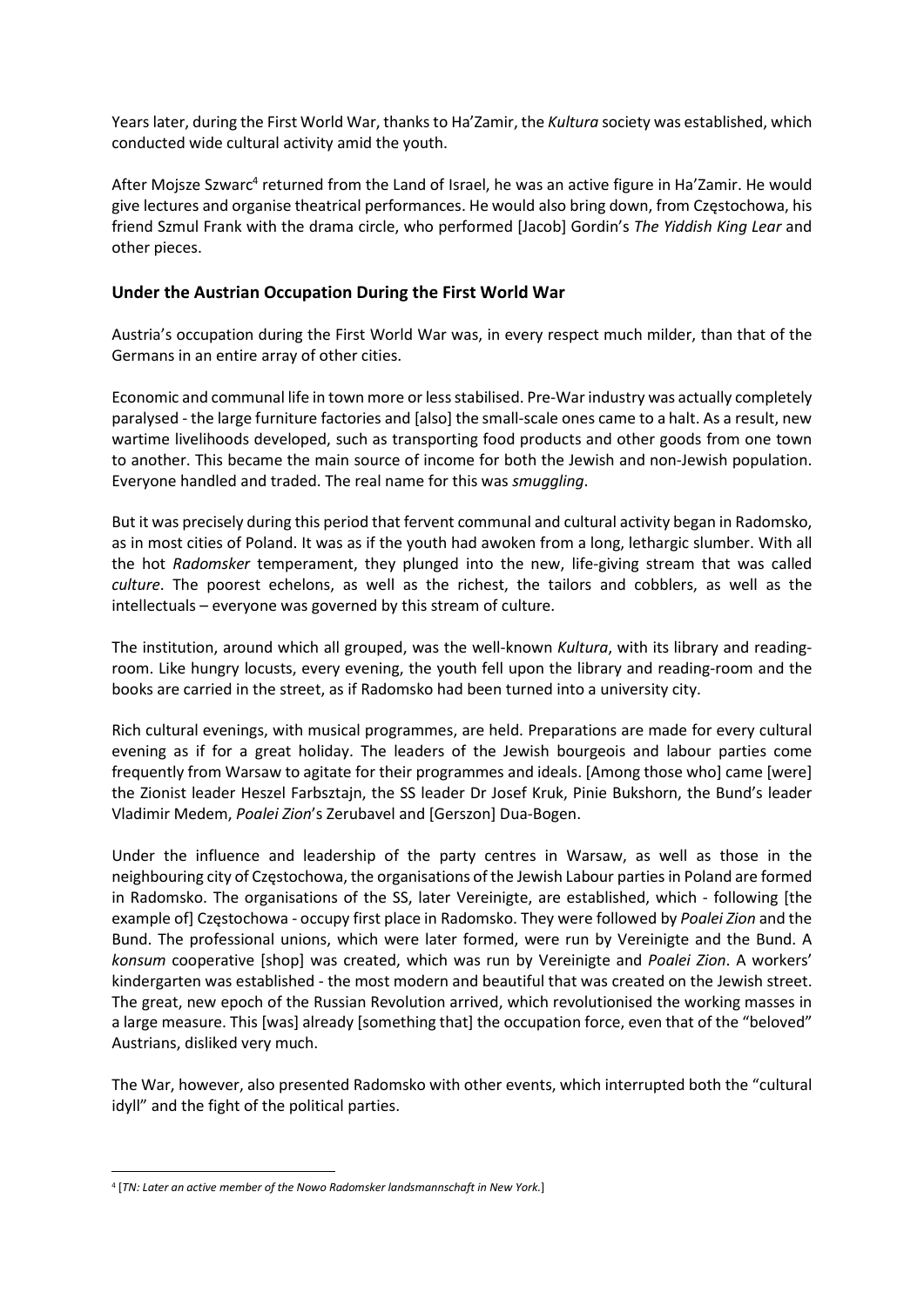A train arrived in Radomsko, with homeless people from the warfronts in White Russia [Belarus] and Lithuania. The homeless - mostly Jews, and a few of their Christian neighbours - had travelled arduously on the trains for several weeks, until they were brought to Radomsko. The Radomsker youth (may they be blessed!) interrupted the battle of the parties for a while, rolled up their sleeves and, with their habitual Radomsker fervour and enthusiasm, threw themselves into the work of providing the first aid for the unfortunate Jewish war victims. Young, powerful hands carried the old, broken bodies of the refugees and dragged their klimakes<sup>5</sup>, which they had managed to rescue from the War's destruction. A temporary home for them was arranged in Kohn's factory. Immediately afterwards, groups organised to collect food and to procure bedding and everything that the homeless needed. This was not a one-time task, but a regular, day-to-day, devoted concern and work, which also entailed a difficult struggle with the Austrian municipal authorities, because - while it was possible to obtain warm food and other necessities from the Jewish population - such luxuries as sugar and coal had to be wrenched from the Austrian "Behörden" [authorities]. But this, too, was done. In this field, the brilliant activists Fiszl Gliksman and Lajzer Bajgelman distinguished themselves in quite an exceptional manner. Fiszl Gliksman, with his vernacular soulfulness and humour, particularly encouraged and cheered the spirits of the dejected homeless.

The brotherly affection and friendliness that Radomsko showed the homeless evoked, within them, the warmest sentiments towards the town and its Jews. They venerated Fiszl and Lajzer. Many of these homeless later moved to America - and, here, with their aid and interest for Radomsko, they showed their gratitude towards our hometown of old.

This, obviously, is but a brief and incomplete picture of Radomsko during the [First World] War.

## A Town of Torah and Chassidism

Nowo Radomsko, however, was also famed for its rabbis, pious Jews and Chassidim. The names of the most famous rabbis have remained immortalised in the books which they created - Tiferes Shloime<sup>6</sup> and Chessed Le'Avruhom<sup>7</sup>. Numerous popular legends were spun around them, which were passed down from generation to generation.

The Good Jews<sup>8</sup> of Radomsko had a large number of followers in Poland and Galicia. During the High Holidays, the town was filled with them.

From the start of the 18<sup>th</sup> century, when Jews began to settle in Radomsko and until the 1930's, the Jewish population there reached over 11,000 souls.

## Trade and Crafts

The trade and crafts lay mostly in Jewish hands. The four-sided marketplace was made up of the [town's] most beautiful buildings, and it was like a large display of Jewish businesses. Every Thursday was "Market Day". The peasants, from the surrounding shtetls and villages, would bring their rural products to sell and to trade for the town's goods.

<sup>5</sup> [TN: Most likely meaning "bundles"; probably mutation of the Belarusian word "клунак" (klunak), which may have been used by the refugees and was unfamiliar to their Polish hosts.]

 $^6$  [TN: "Splendour of Solomon," by Rebbe Szlojme Ha'Cohen Rabinowicz (1801-1866), First Grand Rabbi of the Radomsko Chassidic dynasty.] 7 [TN: "Mercy to Abraham", by Rebbe Avrum-Yissuchor-Dov Ha'Cohen Rabinowicz (1843-1892), youngest son of the former, and Second Grand Rabbi of the Radomsko dynasty.]

<sup>8</sup> [TN: Among the typically minimalistic Polish Jews, the Hebrew term "tzaddik" (righteous man) which is generally used in Judaism in ref. to a saint was usually replaced with the much simpler title "Gitte Yid," or "Good Jew."]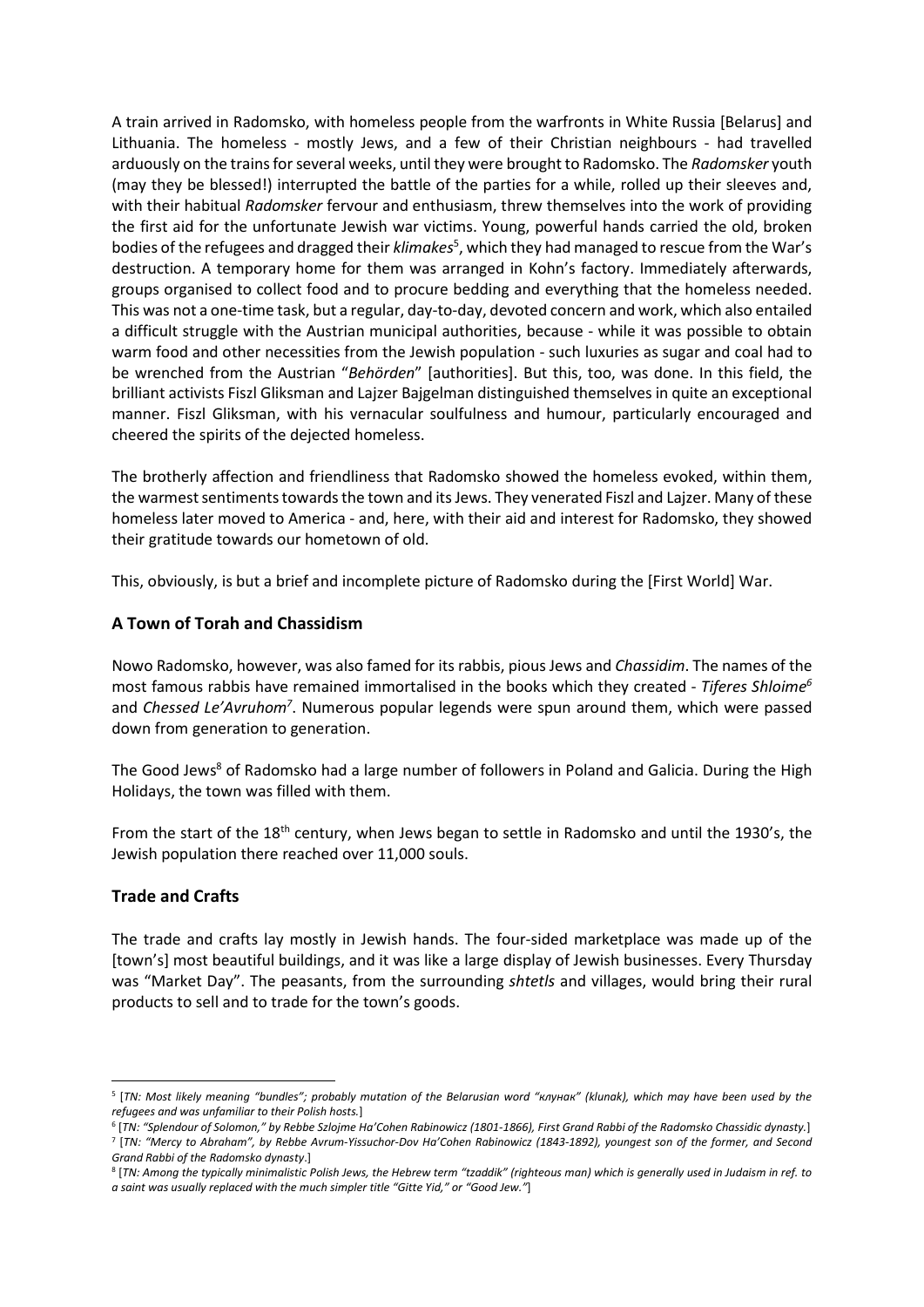Radomsko also had a large button factory, where many Jewish workers were employed. The owners of this factory were the renowned Fajerman family. There was also a large cigarette-papers factory there named "Grunis."

Jews also played a dominant role in the professions of cobblers, tailors and joiners. The town had an entire array of professional unions, run by the Jewish parties SS, Poalei Zion, Bund and Communists.

Soon after the First World War, when the Workers' Councils were established, the PPS, together with the NZR (Narodowy Związek Robotniczy) [National Workers' Union] formed a Workers' Council without the participation of the Jewish workers. Later, they let in one representative of each Jewish Socialist faction - the only representative in the Provisional Workers' Committee was Vereinigte's Hirszl Krauze.

In the 1919 elections to the City Council, six Jewish and three Polish lists of candidates stood. Those elected as councillors were three from Vereinigte, three from Poalei Zion, two from the Ha'Poel Ha'Mizrachi<sup>9</sup> craftsmen and Zionists lis, and two from [Agudas] Shloimei Emunei Yisroel<sup>10</sup>. Seven were elected from the PPS, three from NZR and four from Endecja. The Bund and Tzeirei Zion [Youth of Zion] received seventy votes each - in order to put a candidate through, 165 votes were necessary. The City Council, which was made up of twenty-four councillors, had a Socialist majority - thirteen against eleven.

#### The Religious Life

The religious Jews, too, were divided into various groups. The balebatim<sup>11</sup>, who were cobblers, tailors and of other trades, congregated on Shabbosim and holidays at the town's [Main] Synagogue.

The New Study-Hall was the gathering point of the middle-class, quiet balebatim. The bakers and small traders also worshiped there. The Jewish porters had their own minyan [prayer quorum].

Chassidic groups, such as the Gerers, Aleksanderers, Rozprzers, Amshinovers<sup>12</sup> and others had their own Chassidic shtieblech [small prayer-houses].

The Old Study-Hall belonged, by right of inheritance, to the Radomsker Rebbe's court. That is where the Radomsker Chassidim would congregate on the Shabbosim and on holidays to celebrate Chassidism.

Thus events transpired for long years. The last Rebbe was Rebbe Awreme'le, the son of the Amshinover Rebbe, who married the daughter of the Radomsker Rebbe, Reb Jechaskiel<sup>13</sup>. He had many Chassidim among the small tradesmen and craftsmen. He adapted himself to the progressive world and was much loved in Radomsko.

With him, Hitler's murderers severed the chain of the Radomsker Rebbes' court.

<sup>&</sup>lt;sup>9</sup> [TN: "The Eastern Worker"; religious Zionist political party.]

<sup>&</sup>lt;sup>10</sup> [TN: "Union of Faithful Believers of Israel"; full name of the Agudas Yisroel party at its beginning.]

<sup>&</sup>lt;sup>11</sup> [TN: Plural form of the Hebrew term "ba'al ha'bait" (pronounced "balebus" in Yiddish), lit. "owner of the house," used in Yiddish in ref. to a working or middle-class burgher, generally uneducated in the Talmud, yet respected.]

<sup>&</sup>lt;sup>12</sup> [TN: Followers of the Chassidic courts of Góra Kalwaria, Aleksandrów Łódzki, Rozprza and Mszczonów, respectively. The dynasties of Ger, Aleksander and Amshinov are widely known to this day (2021). The less-know Rozprza dynasty was an offshoot of the Przedbórz dynasty, founded by Rebbe Awrum-Mojsze Weltfrajd (1839-1918).]

<sup>&</sup>lt;sup>13</sup> [TN: According to historical sources and known family trees, Rebbe Awreme'le Kalisz, the youngest son of Rebbe Menachem of Amshinov, married Cypa-Miriam Rabinowicz, the daughter of Rebbe Avrum-Yissuchor-Dov Ha'Cohen, author of "Chessed Le'Avruhom" and father of the Reb Jechaskiel (author of "Knesses Yechezkel" and Second Grand Rabbi of Radomsko) mentioned here - thus making Rebbe Awreme'le of Amshinov-Radomsk and Rebbe Jechaskiel of Radomsk brothers-in-law, and not father and son-in-law, as stated here.]